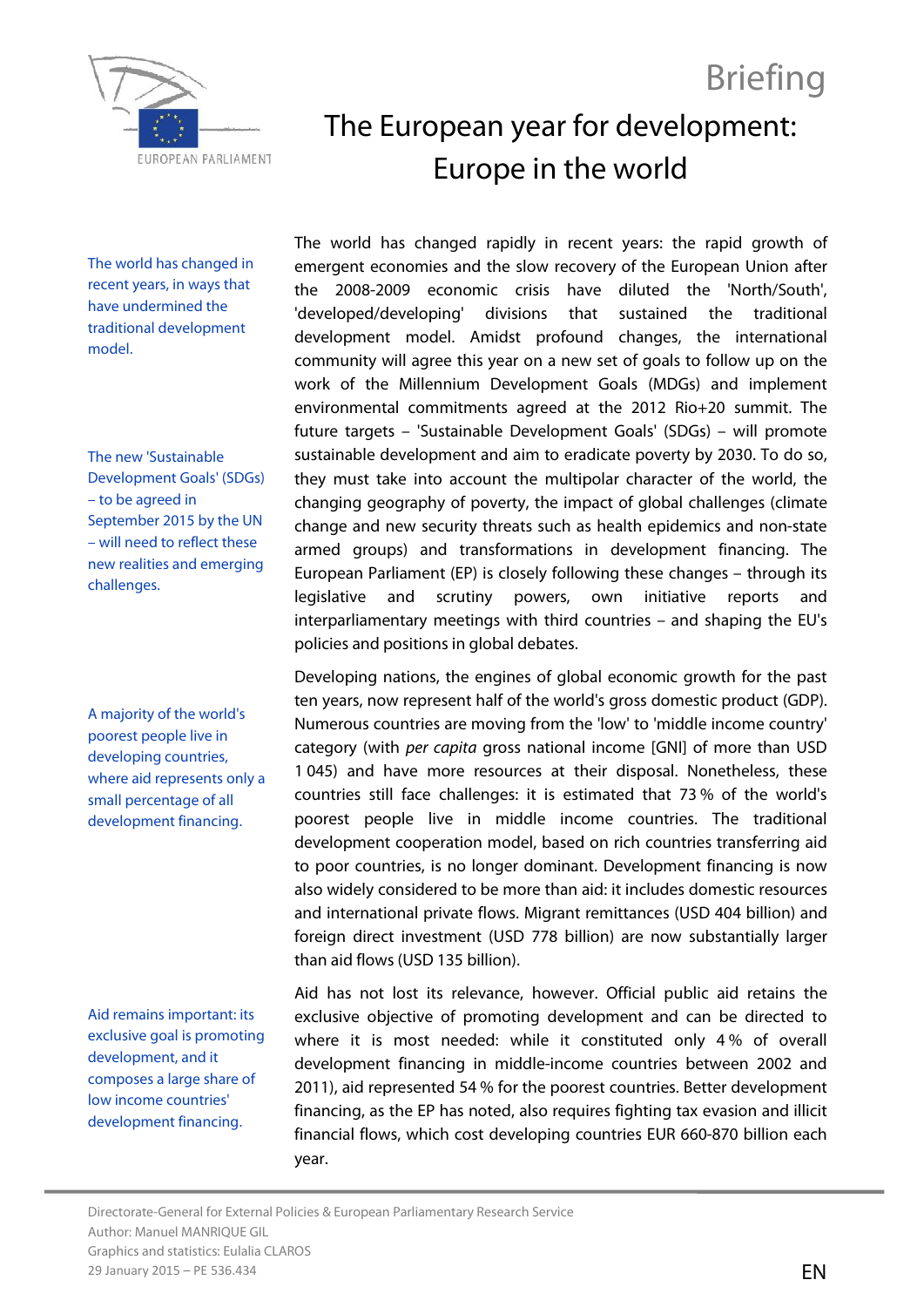

development assistance currently needs to meet a number of requirements (provided by official agencies; administered with the promotion of the economic development and welfare of developing countries as its main objective; element of at least 25%). Official development assistance (ODA) consists of grants or loans that are undertaken by the official sector with the objective of promoting economic development and welfare in recipient countries transfer of financial resources, or of goods or services valued at the cost of the donor. ODA is here presented as a share of Gross National Income (GNI). GNI at market prices equals Gross Domestic Product (GDP) minus prim  $\frac{1}{2}$  and units plus primary income receivable by resident units from the rest of the world. The list of countries eligible to receive ODA is determined by the OECD's Development Assistance Committee Eurther graphical dent units, plus primary income receivable by resident units from the rest of the world. The <u>[list of countries](http://www.oecd.org/dac/stats/daclistofodarecipients.htm)</u> eligible to receive ODA is determined by the OECD's Development Assistance Committee. Further graphical infor ODA statistics are produced by the Development Assistance Committee (DAC) of the Organisation for Economic Co-operation and Development (OECD). In 2013 EU institutions, 19 EU countries and 9 non-EU countries were members o

- 
- 
- 
- 
- 
- $\ell$  $\mathcal{Z}$

**Data sources**: <u>EU Official Development Assistance disbursements, [As % of GNI](http://ec.europa.eu/eurostat/tgm/table.do%3Ftab%3Dtable%26init%3D1%26language%3Den%26pcode%3Dtsdgp100%26plugin%3D1)</u>

### EU Ocial Development Aid disbursed in 2013 EU Official Development Aid disbursed in 2013

## The European year for development: Europe in the world